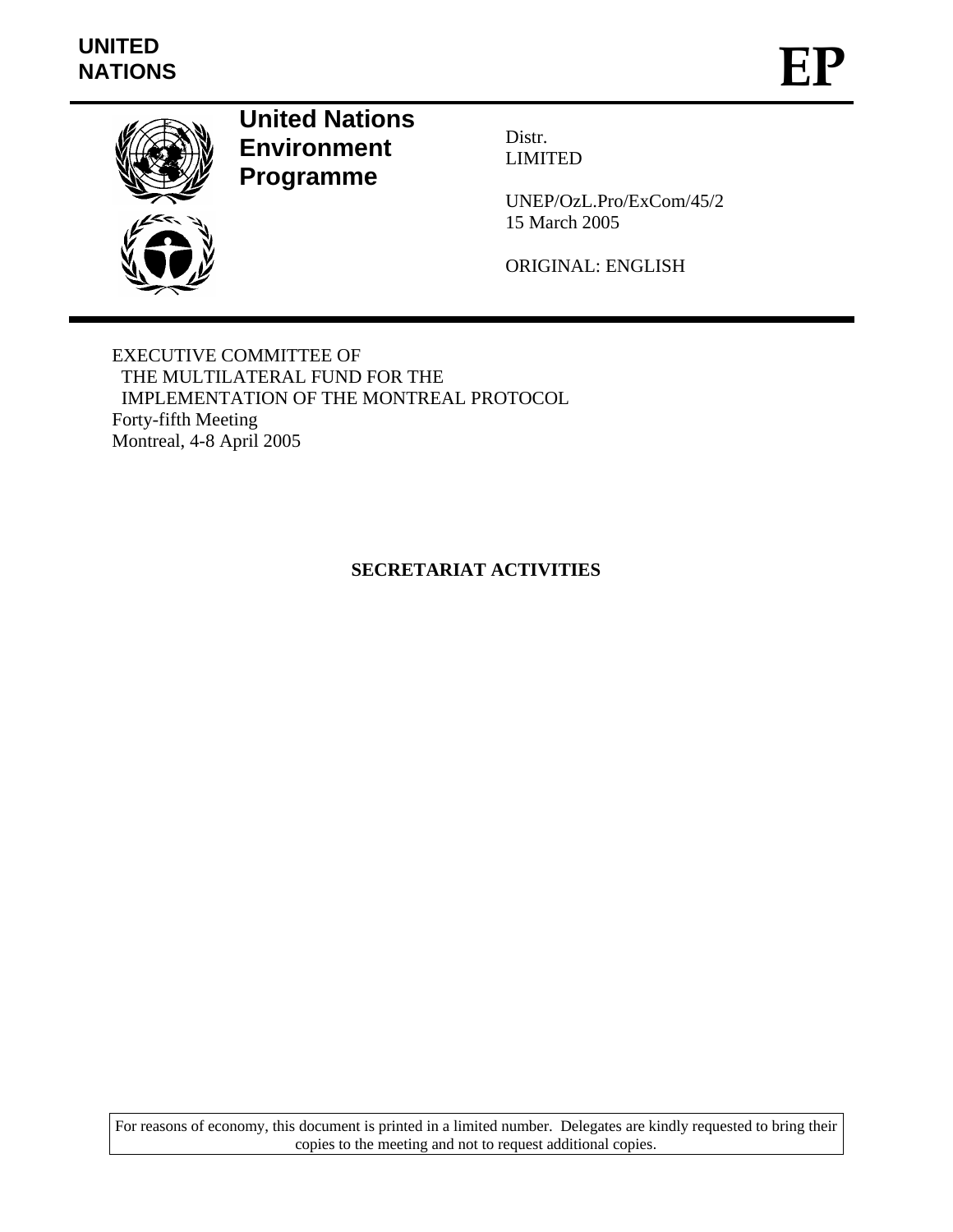# **Notification of the Decisions of the 44th Meeting of the Executive Committee**

1. The report of the 44th Meeting, containing the decisions of the Executive Committee, was conveyed to all Executive Committee members, other participants of the 44th Meeting and to all Parties to the Montreal Protocol. Additionally, decisions related to project approvals were sent to the relevant Article 5 countries, and to bilateral and implementing agencies. A postmeeting document summarizing decisions made at the 44<sup>th</sup> meeting was sent by email to all meeting participants, Parties to the Montreal Protocol, Regional Network Officers of UNEP's Compliance Assistance Programme (CAP), and placed on the Multilateral Fund web site. A press release was also issued and posted on the web site.

2. Decisions requesting certain actions by the Secretariat and/or implementing agencies were addressed or communicated as directed by the Committee for follow-up.

3. The Secretariat instructed the Treasurer to transfer resources covering all funding requests approved at the 44th meeting to the implementing agencies, and/or to credit them as bilateral contributions of the relevant non-Article 5 Parties.

# **Summary of submissions to the 45th Meeting**

4. The Secretariat has undertaken the following tasks in preparation for the  $45<sup>th</sup>$  Meeting.

### Resource availability, allocation and business planning

5. In accordance with decision 41/92, the Secretariat prepared information on the availability of resources vis-à-vis the business plans and the status of compliance.

6. This information included a review of the obligated total balances from completed projects held by agencies and any agency support costs associated with the funds remaining from those completed projects, and a calculation of the total amount of resources available to the Executive Committee for approvals at the  $45<sup>th</sup>$  meeting. Resources comprise cash and promissory notes recorded in the Status of Contributions plus the amount of funds returned from completed projects in the form of balances.

7. In order to facilitate the discussion of the agencies' business plans at the 45th meeting, the Secretariat prepared an updated model rolling three-year phase-out plan to reflect projects and activities approved at the 44th meeting (UNEP/OzL.Pro/ExCom/45/Inf.3).

# Monitoring and Evaluation

# *Evaluation of customs officers training and licensing system projects*

8. In response to decision XIV/7 of the Parties to the Montreal Protocol, the Executive Committee decided to undertake an evaluation of customs officers training projects and licensing system projects, which will be presented to the  $17<sup>th</sup>$  Meeting of the Parties (decision 43/41). The report, based on surveys, case studies and field visits, has been submitted as document UNEP/OzL.Pro/ExCom/45/11 to the  $45<sup>th</sup>$  Meeting of the Executive Committee. Input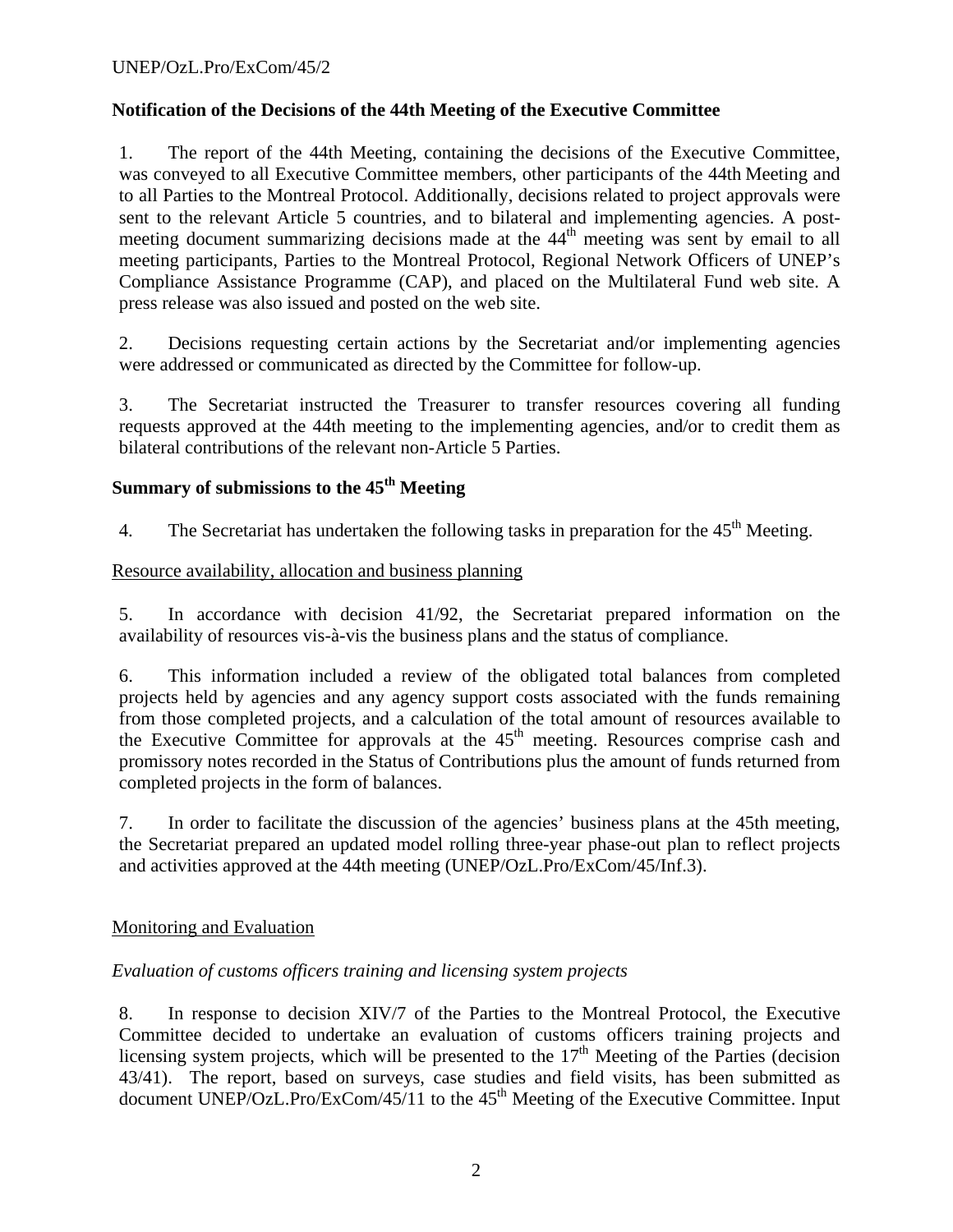from the Executive Committee will be incorporated into the document prior to its submission to the 25<sup>th</sup> meeting of the Open Ended Working Group (OEWG) in July 2005 and the 17<sup>th</sup> Meeting of the Parties in December 2005.

# *Desk study on the evaluation of phase-out plans*

9. The aim of the evaluation of national and sector phase-out plans is to review the experiences gained so far in the implementation of such plans, to determine whether the anticipated benefits have accrued and draw lessons for future agreements and for possible adjustments to plans in progress.

10. A consultant was contracted by the Secretariat to prepare the desk study. In early February, he attended the inter-agency coordination meeting in order to present the methodology for and preliminary findings of the study to the implementing agencies and to seek their input and feedback. The desk study submitted to the Executive Committee (UNEP/OzL.Pro/ExCom/45/12) identifies more specific evaluation issues and presents a work plan for the second phase of the evaluation which will include field visits.

### Project Review

11. The Secretariat reviewed 158 projects and activities from 23 Article 5 countries with a total level of funding, as submitted, of US \$75,441,681 million. In addition, two country programmes from Afghanistan and Bhutan, and production sector projects in China and Venezuela were reviewed.

#### Report on the operation of the Executive Committee (follow-up to decision 44/57)

12. At the  $44<sup>th</sup>$  meeting, the Executive Committee decided to renew the arrangement by which the work of the Executive Committee took place in plenary rather than in sub-committees and to continue discussing, throughout 2005, the issues of reducing the number of Executive Committee meetings and establishing a procedure for inter-sessional approval. In order to facilitate further discussion, the Secretariat prepared a document (UNEP/OzL.Pro/ExCom/45/48) that presented a compilation of the views of Executive Committee members and estimates of the financial implications of various scenarios for two or three meetings per year.

#### Report on programme support costs of bilateral cooperation projects (follow-up to decision 43/40)

13. In view of decision 43/40, the Secretariat placed the issue of the flexible use of bilateral agency support costs on the agenda of the Inter-agency Coordination Meeting. Based on remarks from this meeting and discussion at the 43rd Meeting of the Executive Committee, the Secretariat prepared document UNEP/OzL.Pro/ExCom/45/49 that presents a review of the level of support costs received by agencies with ongoing annual bilateral programmes for the period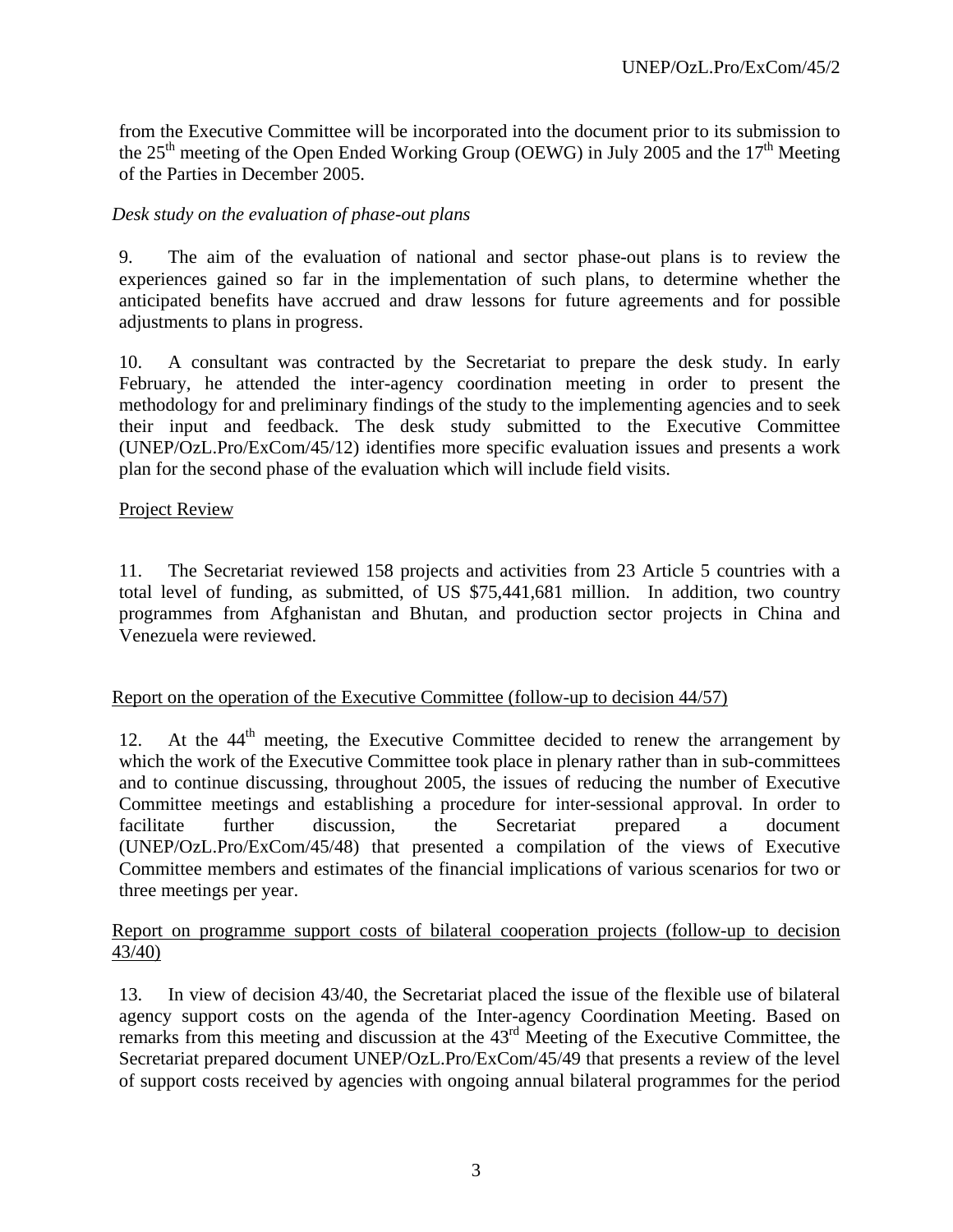1999-2004, a possible budget for a core unit fund, and a review of the possible level of support costs for bilateral agencies based on the value of projects in their 2005 business plans.

Workshop on common terminology and procedures for the reconciliation of accounts (follow-up to decision  $44/55$  (d))

14. A workshop took place in Montreal on 1 February 2005 in response to the Executive Committee's request for the Treasurer, the Implementing Agencies and the Secretariat to address common terminology and procedures for the reconciliation of the accounts (decision 44/55(d)). The results of the workshop are presented to the Executive Committee as document UNEP/OzL.Pro/ExCom/45/50.

# Report on the recommendations from the 2004 evaluation and review of the financial mechanism of the Montreal Protocol (follow-up to decision 44/60).

15. Following the  $44<sup>th</sup>$  meeting, the Secretariat requested the members of the Executive Committee for 2004 and 2005, bilateral and multilateral implementing agencies and the Treasurer to provide feedback on the 28 recommendations contained in 2004 Evaluation and Review of the Financial Mechanism of the Montreal Protocol. Based on responses from Brazil, Canada, France, Zambia and the four multilateral implementing agencies, the Secretariat compiled a recommendation-by-recommendation review of each of the 28 recommendations (UNEP/OzL.Pro/ExCom/45/51).

ODS phase-out activities in the chiller sector, including chiller replacements, awareness actions and measures for the effective use of the recovered refrigerant (decision 44/61).

16. At the  $16<sup>th</sup>$  Meeting of the Parties the Executive Committee was requested to address a number of issues in the chiller sector, including an assessment of the portion of the refrigeration service sector made up by chillers and identification of incentives and impediments to the transition to non-CFC equipment (decision XVI/13). In order to facilitate the Committee's discussion, the Secretariat prepared an information document presenting the historical background of activities in the chiller sector and related decisions, and highlighting the major findings of the report of the TEAP Chiller Task Force (UNEP/OzL.Pro/ExCom/45/Inf.3).

# Process agent uses in Article 5 Parties and their related emission levels (decision 44/65)

17. At its  $44<sup>th</sup>$  Meeting, in response to decision XV/7 of the 15<sup>th</sup> Meeting of the Parties to the Montreal Protocol, the Executive Committee decided to prepare a catalogue of process agent uses and their related emissions in Article 5 countries (decision 44/65). The Secretariat retained a consultant to undertake the necessary study. Questionnaires were forwarded, with covering letters from the Chief Officer, to the National Ozone Officers of all countries that have reported either process agent uses or the consumption of CTC or CFC-113 greater than 1 ODP tonne in the solvents sector in their data reports to either the Fund or Ozone Secretariats. The purpose of the questionnaire was to establish, to the extent possible, accurate statistics on consumption of ODS for process agent use and also to establish estimates of ODS emissions from all the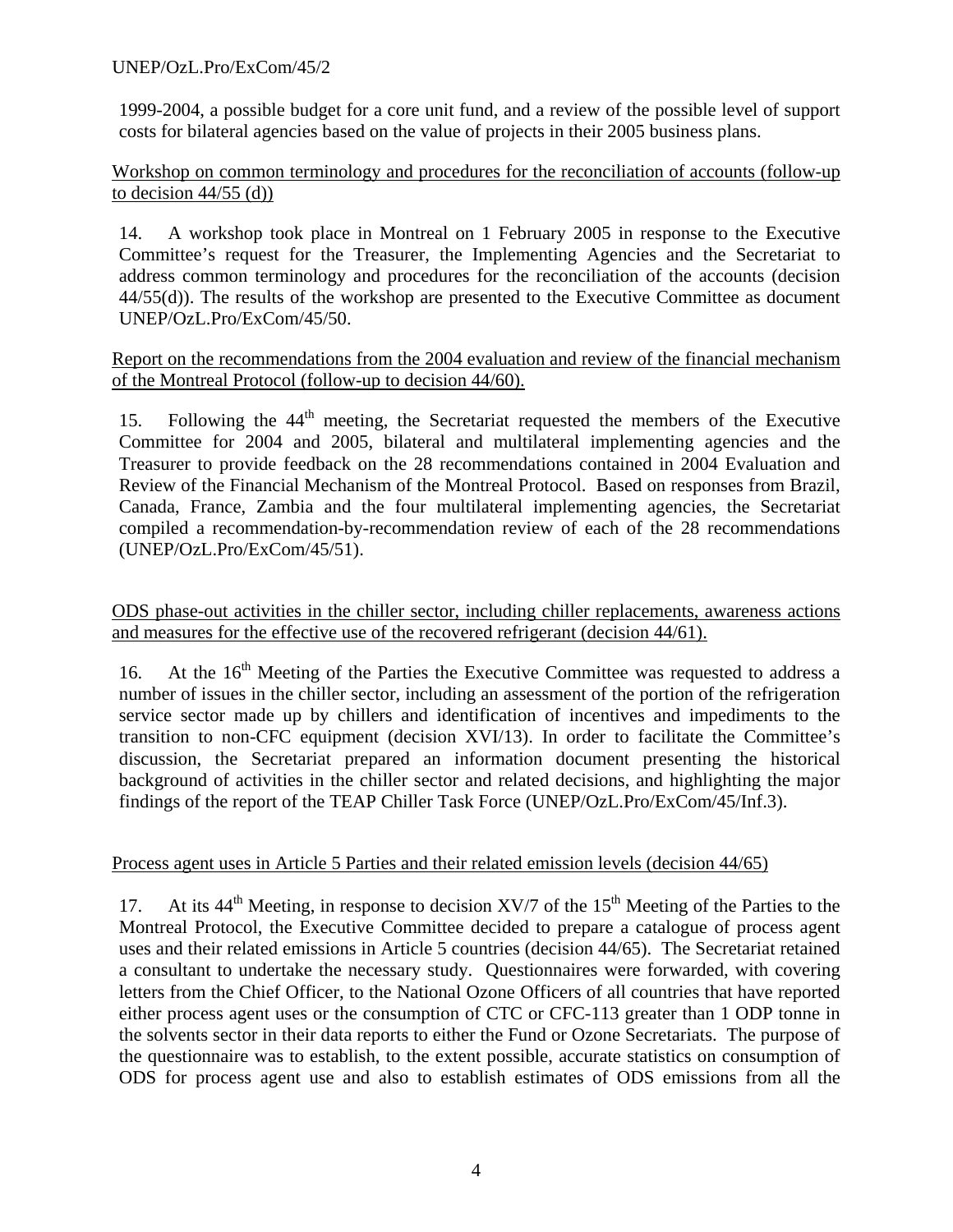reported process agent uses. The output of the study forms the basis of the paper prepared for the Executive Committee (UNEP/OzL.Pro/ExCom/45/53).

#### Production Sector

#### *Methyl bromide production in China*

18. Following the  $44<sup>th</sup>$  meeting, the draft report of technical audit on methyl bromide production in China was completed and sent to the Government of China for comment. The report will be finalized by the Secretariat taking into account the comments of the Government of China and the consultant's response to those comments.

#### *ODS Production in Romania*

19. A consultant was contracted for the technical audit of ODS production in Romania. Work commenced on the audit in January 2005 with the transmittal of the questionnaires intended for four Romanian enterprises to the Government of Romania. Plans are in place for the consultant to visit all four enterprises in the second half of March 2005. If the audit stays on schedule, a report will be available for Sub-group members at the  $45<sup>th</sup>$  Meeting.

#### **Documents and policy papers prepared by the Fund**

20. Of the documents submitted for consideration at the  $45<sup>th</sup>$  Meeting, the following were prepared by the Fund Secretariat (this list does not include the review of individual project proposals):

- (i) Provisional agenda and annotated agenda of the Executive Committee;
- (ii) Secretariat activities;
- (iii) Report on balances report and availability of resources;
- (iv) Consolidated 2005-2007 business plan of the Multilateral;
- (v) Report on the evaluation of customs officers training and licensing systems projects;
- (vi) Extended desk study on the evaluation of national phase-out plans;
- (vii) Project implementation delays;
- (viii) Report on implementation of approved projects with specific reporting requirements;
- (ix) Overview of issues identified during project review;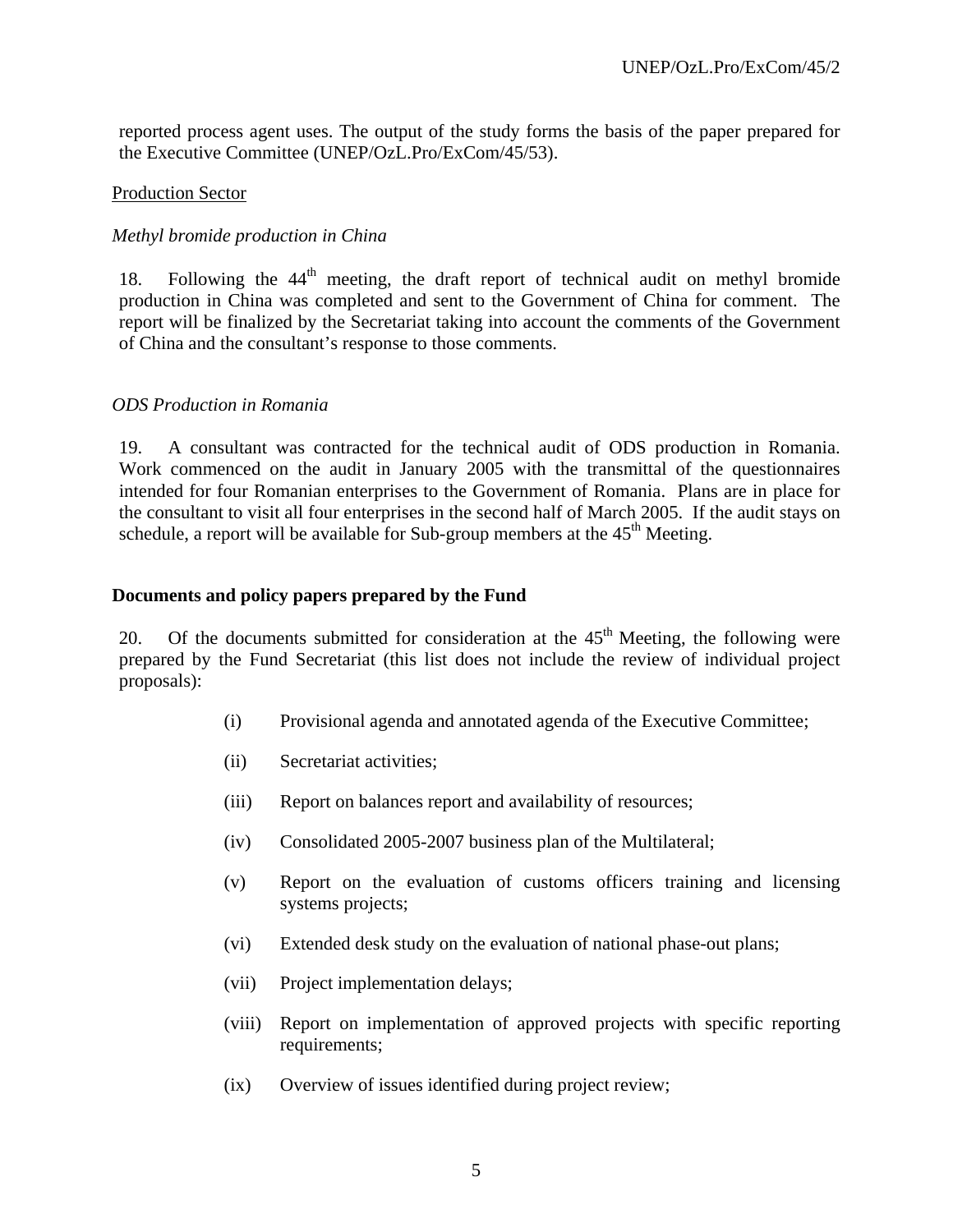- (x) Bilateral co-operation;
- (xi) Comments and recommendations the 2005 work programmes of UNDP, UNIDO and the World Bank and the 2005 work programme amendments of UNEP;
- (xii) Project evaluation sheets and comments and recommendations on all the projects and activities submitted to the  $45<sup>th</sup>$  Meeting;
- (xiii) Comments on the country programmes of Bhutan;
- (xiv) Review of requirements for further assistance for the post-2007 period in low volume-consuming countries (follow up to decisions 31/48 and 43/37)
- (xv) Report on the operation of the Executive Committee (follow-up to decision  $44/57$ );
- (xvi) Report on programme support costs of bilateral cooperation projects (follow-up to decision 43/40);
- (xvii) Report on the workshop on common terminology and procedures for the reconciliation of accounts (follow-up to decision 44/55 (d));
- (xviii) Report on the recommendations from the 2004 evaluation and review of the financial mechanism of the Montreal Protocol (follow-up to decision 44/60);
- (xix) ODS phase-out activities in the chiller sector, including chiller replacements, awareness actions and measures for the effective use of the recovered refrigerant (decision 44/61);
- (xx) Process agent uses in Article 5 Parties and their related emission levels  $-decision 44/65$ ;
- (xxi) Updated model rolling three-year phase-out plan: 2005-2007 (as of the 44th Meeting of the Executive Committee);
- (xxii) Review of the Executive Committee's activities in the chiller sector.

#### **Meetings attended and missions undertaken**

#### **Missions of the Chief Officer**

#### *Cairo, Egypt (19-19 February 2005)*

21. The Chief Officer visited Cairo, Egypt for discussions with Dr. Omar El Arini, Honorary Chief Officer of the Multilateral Fund, and to attend meetings with the Egyptian Minister of Environment and senior officials regarding Egypt's methyl bromide national phase-out plan which has experienced substantial delays in initiation.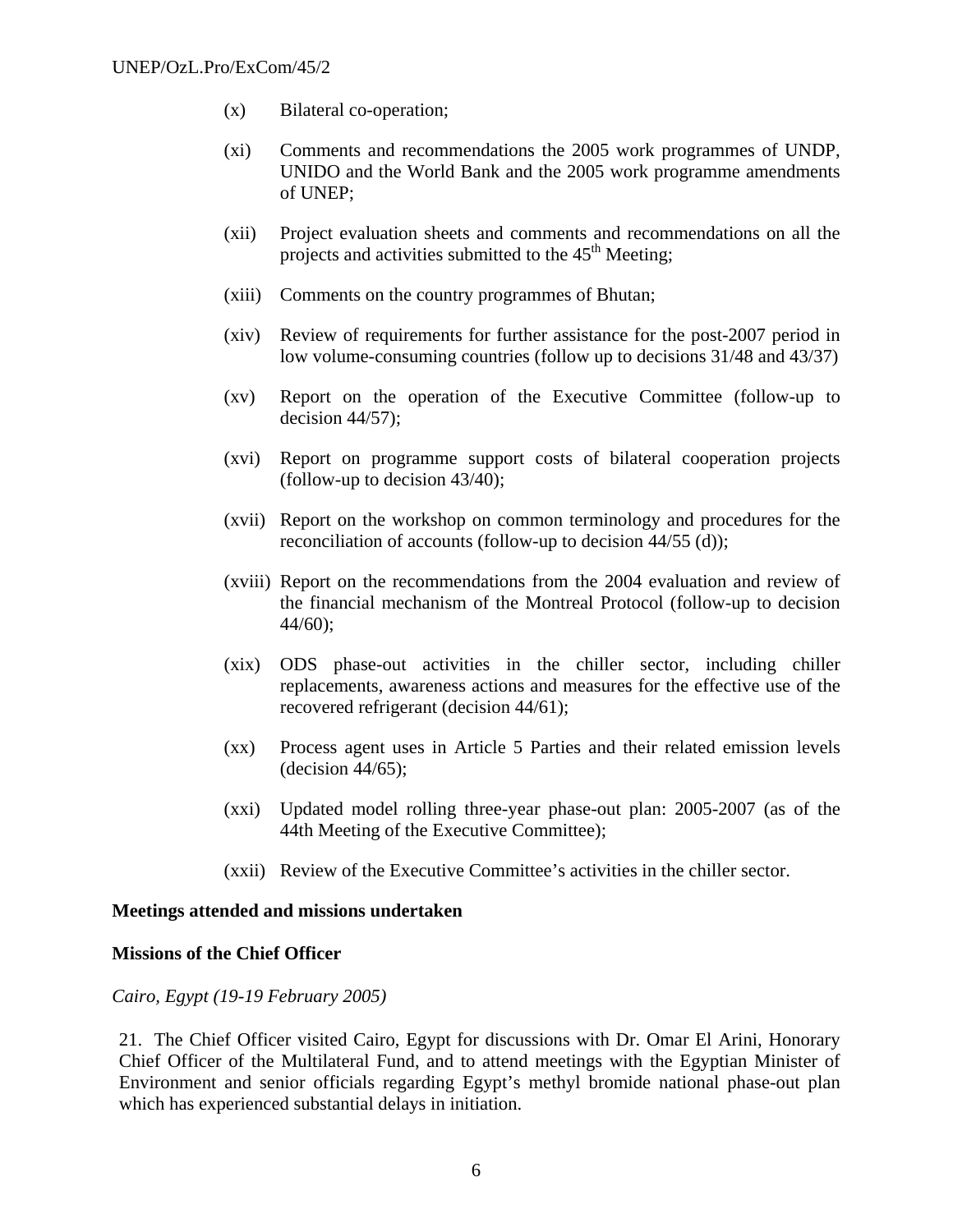*Nairobi, Kenya (21-25 February 2005)* 

22. The Chief Officer travelled onwards to Nairobi to attend the 23rd Session of the UNEP Governing Council where she made a presentation to the Council on the achievements of, and future challenges for the Multilateral Fund. She also attended a bilateral meeting with representatives of the Russian Federation to discuss the issue of Russia's contributions to the Multilateral Fund and the correspondence sent by the Chief Officer to the Deputy Prime Minister and the Ministries of Foreign Affairs and Natural Resources. At that meeting, the Deputy Minister from the Russian Ministry of Natural Resources indicated that the letter to the Deputy Prime Minister sent by the Chief Officer in December 2004 as a follow-up to decision 44/1, was being considered by the relevant Ministries within the context of Russia's participation in the Montreal Protocol, including the Multilateral Fund, and that a reply would be sent in due course.

# **Missions of other Secretariat Staff**

23. The Senior Monitoring and Evaluation Officer and two consultants travelled to the Philippines and Thailand (4 -18 December 2004) to visit the national ozone units, project management units, service workshops, training centres and customs authorities in order to collect information and prepare case studies for three evaluation studies: the evaluation of customs training and licensing projects, the evaluation of phase-out in the refrigeration servicing sector in non-LVC's, and the desk study on national and sector CFC phase-out plans.

24. The Senior Monitoring and Evaluation Officer, one UNDP staff-member and two consultants travelled to Costa Rica, 29 January to 2 February 2005 to visit the Minister of Environment, the national ozone unit, project staff and several farms and farmers' associations. The purpose of the mission was to collect information for the evaluation of methyl bromide projects, to brief the consultants on the evaluation methodology, and to plan the methyl bromide evaluation synthesis report.

25. The Administrative and Fund Management Officer travelled to Dakar, Senegal (1-3 March 2005), and together with representatives of the Ozone Secretariat visited venues in preparation for the  $47<sup>th</sup>$  meeting of the Executive Committee, in case it is decided by the Committee that the meeting should take place in Senegal.

26. The Deputy Chief Officer (Economic Cooperation) will attend the regional network meeting for Europe and Central Asian to be held in Bucharest, Romania (23-25 March 2005). This will provide an opportunity to solicit the views of national ozone unit officers on the proposed qualitative performance indicators developed at the 44th Meeting of the Executive Committee (decision 44/6). The Fund Secretariat plans to have representatives at all regional network meetings to address decision 44/6.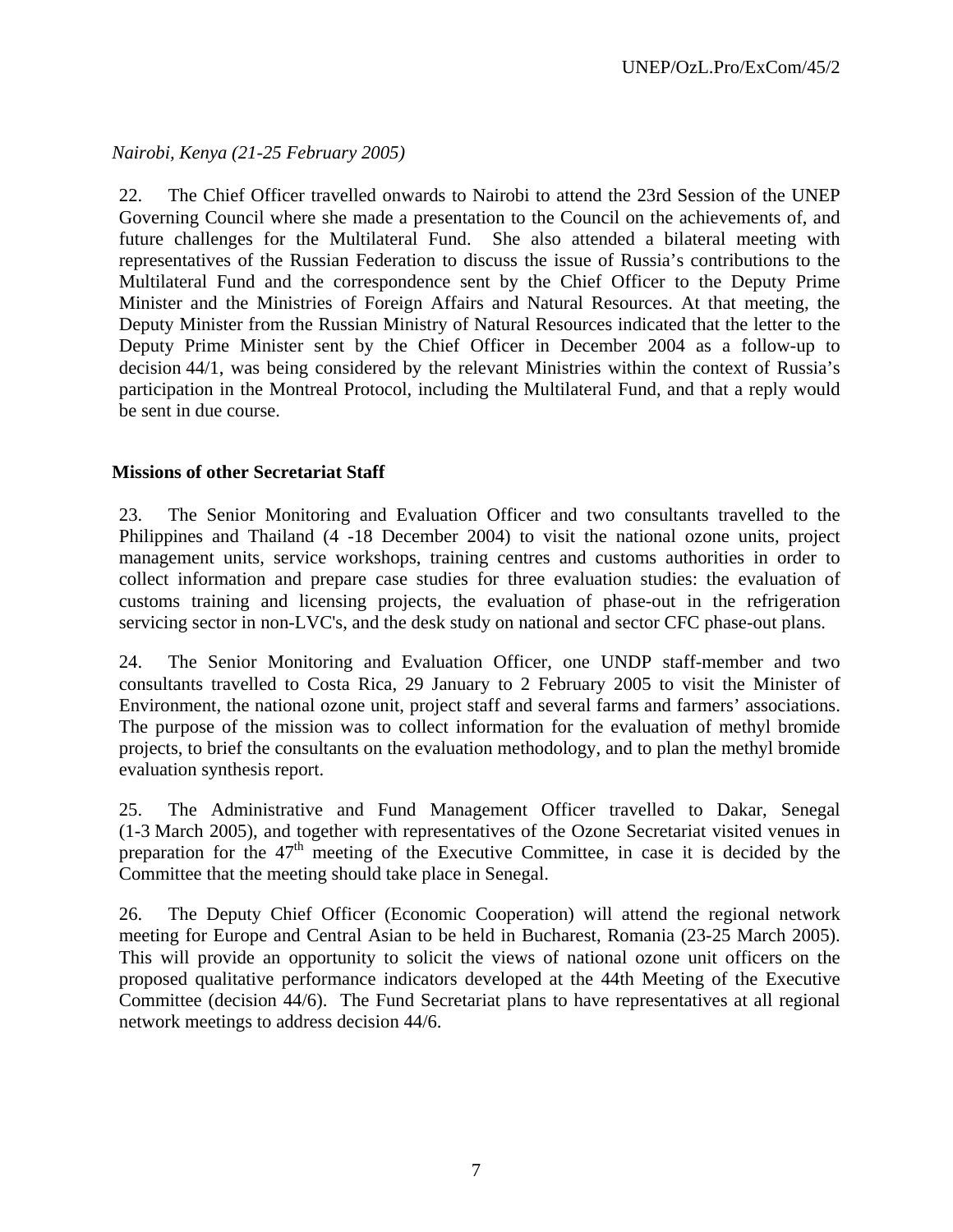# **Inter-Agency Coordination Meeting**

27. In order to facilitate preparations for the  $45<sup>th</sup>$  meeting, the implementing agencies and the Fund Secretariat held an Inter-Agency Coordination Meeting on 2-3 February 2005. Participants included Secretariat staff, all four multilateral implementing Agencies, representatives of the Ozone Secretariat and of bilateral agencies of Canada, Japan, and Sweden. One of the specific objectives of the meeting was to facilitate an examination of agencies' draft business plans for 2005-2007.

28. The meeting allowed the Secretariat and agencies to discuss a wide range of issues including financial planning, the three year rolling phase-out plan 2005-2007, the need to address countries with actual or potential compliance difficulties, the flexible use of programme support costs on bilateral projects as per decision 43/40, criteria for the assessment of the progress reports and verification of multi-year agreements, phase-out requirements and assistance post-2007 (review under decision 31/48) , the phase-out of CTC/TCA/MB in very low-consuming countries, and the desk study on the evaluation of national and sector phase-out plans.

# **Seminar on the draft criteria on verification and data reporting for refrigerant management plans (RMPs) and multi-year agreements**

29. Pursuant to decision 44/58 the Secretariat made arrangements for a seminar on the draft criteria on verification and data reporting for RMPs and multi year agreements to take place immediately after the 45<sup>th</sup> Meeting of the Executive Committee on Saturday 9 April 2005.

# **Secretariat Staffing**

30. The Secretariat initiated a request to advertise the post of the Senior Project Management officer in early July 2004 since the present incumbent, Mr. Valery Smirnov, would retire at the end of May 2005. The vacancy for the post was eventually published in the United Nations Galaxy system in February 2005. Given the delay, which was due to technical problems in the translation module of Galaxy, the Secretariat does not expect the recruitment process to be finalized before September 2005. For this reason, the Secretariat requested a four month extension of Mr. Smirnov's contract until the end of September 2005.

# Preparation for the 45<sup>th</sup> meetings of the Executive Committee

31. Logistical arrangements were made for the  $45<sup>th</sup>$  Meeting of the Executive Committee, to be held at the International Civil Aviation Organization (ICAO) from 4-8 April 2005. Letters of invitation and meeting documentation were dispatched to members of the Executive Committee, the President of the Bureau of the  $16<sup>th</sup>$  Meeting of the Parties, the President and Vice President of the Implementation Committee, the Executive Director of UNEP, the Executive Secretary of the Ozone Secretariat, the Implementing Agencies, the Treasurer and NGOs.

#### **Information Activities**

32. Chinese, English, French and Spanish reports of the 44th meeting, a post meeting summary and a news release were posted on the public web site (www.multilateralfund.org).